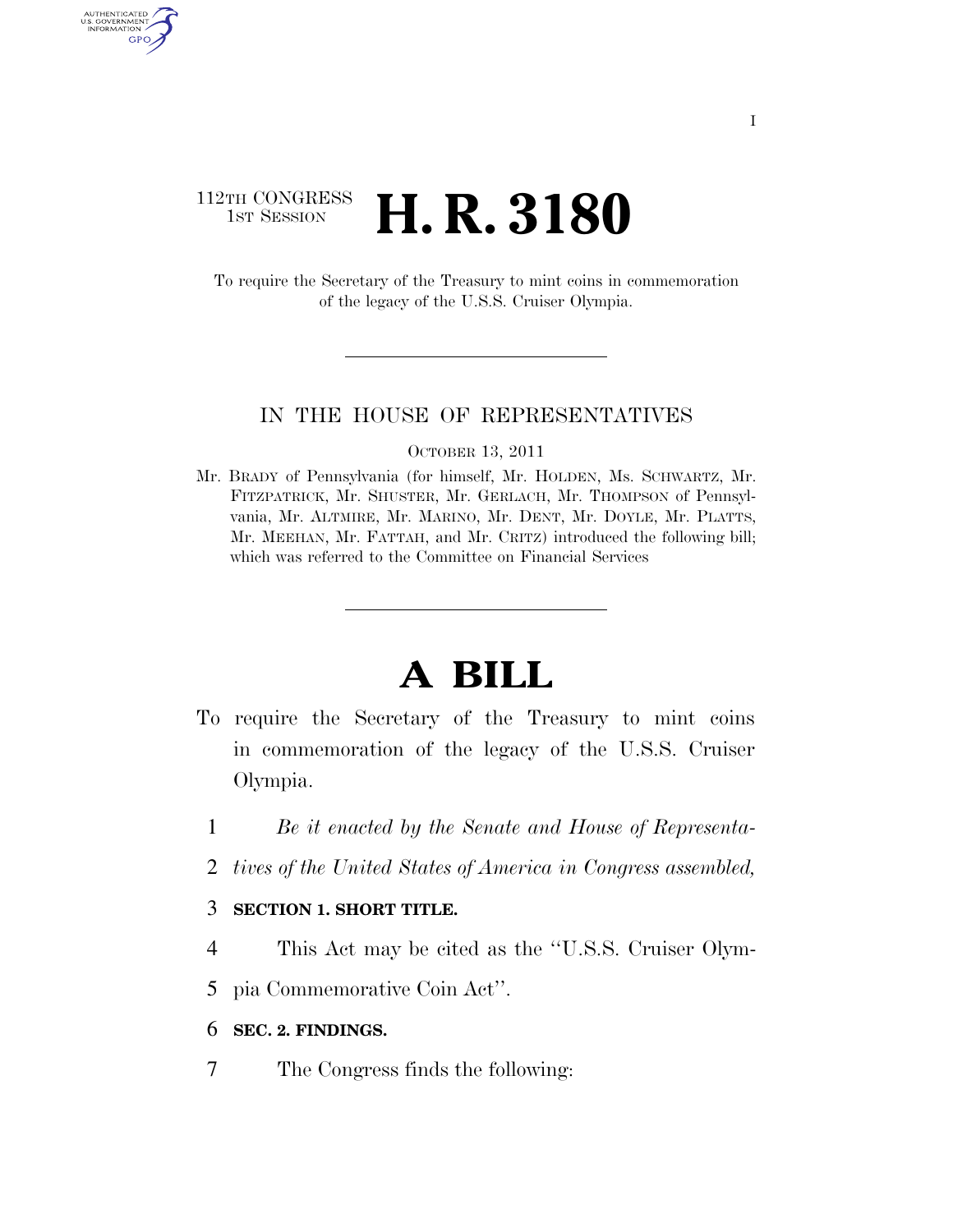| $\mathbf{1}$   | (1) The U.S.S. Cruiser Olympia is the world's           |
|----------------|---------------------------------------------------------|
| $\overline{2}$ | oldest steel war ship afloat. She is the sole surviving |
| 3              | United States naval ship of the Spanish-American        |
| $\overline{4}$ | war and revived American Steel Navy. Launched in        |
| 5              | 1892 and serving with distinction in two wars, the      |
| 6              | U.S.S. Cruiser Olympia is emblematic of the mo-         |
| 7              | ment the United States became a global power.           |
| 8              | (2) The U.S.S. Cruiser Olympia is a National            |
| 9              | Historic Landmark listed on the National Register       |
| 10             | of Historic Places (1964), a National Historic Engi-    |
| 11             | neering Landmark (1977), a National Historic Mari-      |
| 12             | time Landmark (1988), and was awarded "Official         |
| 13             | Project" status of Save America's Treasures pro-        |
| 14             | gram (1999).                                            |
| 15             | (3) The U.S.S. Cruiser Olympia was the flag-            |
| 16             | ship of the Asiatic Squadron and is the only vessel     |
| 17             | from the Spanish-American War still in existence.       |
| 18             | Commissioned on February 5, 1895, she visited           |
| 19             | ports in China, Japan, Hong Kong, and the Phil-         |
| 20             | ippines.                                                |
| 21             | $(4)$ When war was declared on April 25, 1898,          |
| 22             | between the United States and Spain, Commodore          |
| 23             | George Dewey made the U.S.S. Cruiser Olympia his        |
| 24             | flagship under the command of Captain Gridley and       |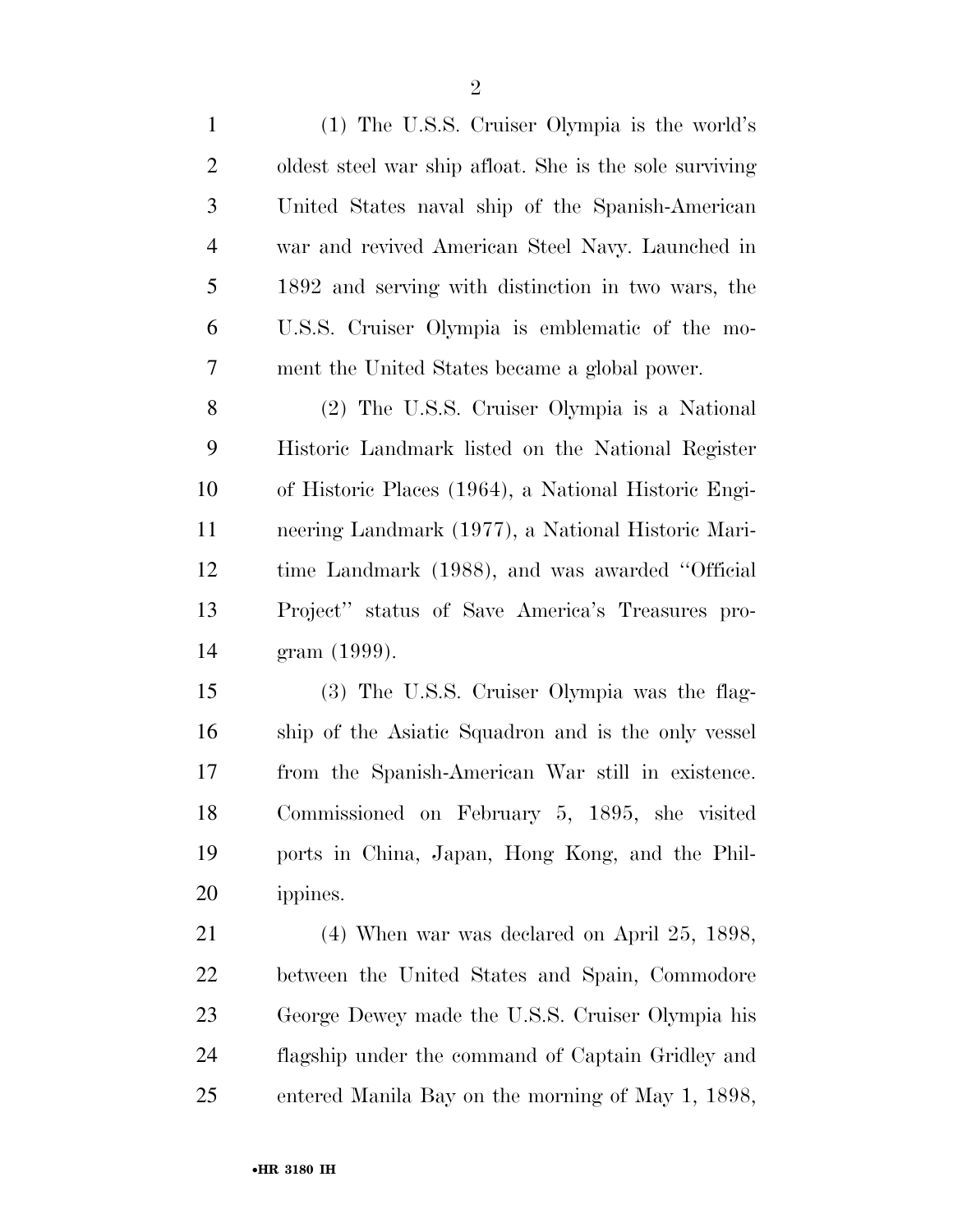| $\mathbf{1}$   | to confront the Spanish ships and coastal artillery. |
|----------------|------------------------------------------------------|
| $\overline{2}$ | At approximately 5:40 in the morning, Commodore      |
| 3              | Dewey instructed the captain, "You may fire when     |
| $\overline{4}$ | ready, Gridley". By 7:30 a.m., the Spanish squadron  |
| 5              | and shore batteries were destroyed and Dewey ac-     |
| 6              | cepted the surrender of the Spanish at Manila.       |
| 7              | (5) The U.S.S. Cruiser Olympia became famous         |
| 8              | as the first victors of the War, and returned to the |
| 9              | United States for celebrations in Boston and New     |
| 10             | York. During the early twentieth century, it served  |
| 11             | in the Caribbean, Mediterranean, and, during World   |
| 12             | War I, became the flagship of the American fleet.    |
| 13             | $(6)$ In 1921, the U.S.S. Cruiser Olympia was        |
| 14             | honored to carry the first American unknown solider  |
| 15             | from the port of Le Havre, France, to Washington,    |
| 16             | DC. On November 10, 1921, the unknown soldier        |
| 17             | lay in state in the United States Capitol, and then  |
| 18             | was transported by caisson to Arlington National     |
| 19             | Cemetery for interment. Accompanying the casket      |
| 20             | were President Warren Harding, officials of the      |
| 21             | United States government, and World War I vet-       |
| <u>22</u>      | erans.                                               |
| 23             | (7) The U.S.S. Cruiser Olympia was decommis-         |
|                |                                                      |

 sioned in Philadelphia, Pennsylvania, in the winter of 1922 and has rested beside the city since that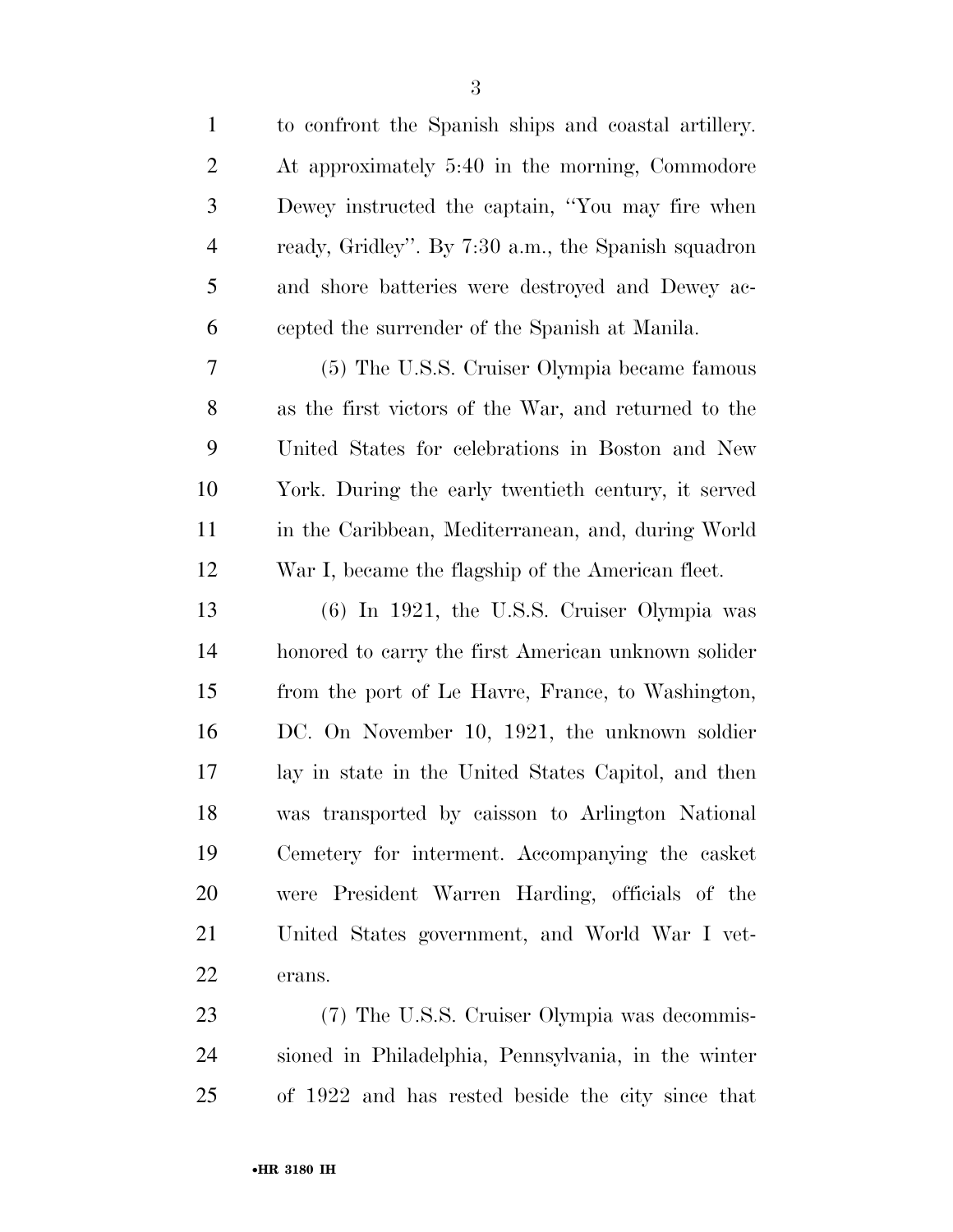1 time. It is permanently docked at Penn's Landing, Philadelphia, open for public viewing, and is one of only four warships representative of the Spanish-American war period that exists in the world.

 (8) The Friends of the Cruiser Olympia is a non-profit, tax exempt organization dedicated to re- storing and preserving the national treasure of the U.S.S. Cruiser Olympia and to provide education for Americans and foreign visitors regarding the impact it had on American and world history.

 (9) The Friends of the Cruiser Olympia is a non-governmental member-based organization that is entirely dependant on funds from members, dona- tions, and sponsorships for its mission, which is to restore and preserve the U.S.S. Cruiser Olympia.

#### **SEC. 3. COIN SPECIFICATION.**

 (a) \$1 SILVER COINS.—The Secretary of the Treas- ury (hereafter in this Act referred to as the ''Secretary'') shall mint and issue not more than 500,000 \$1 coins in commemoration of the legacy of the U.S.S. Cruiser Olym-pia, each of which shall—

- (1) weigh 26.73 grams;
- (2) have a diameter of 1.500 inches; and

 (3) contain 90 percent silver and 10 percent copper.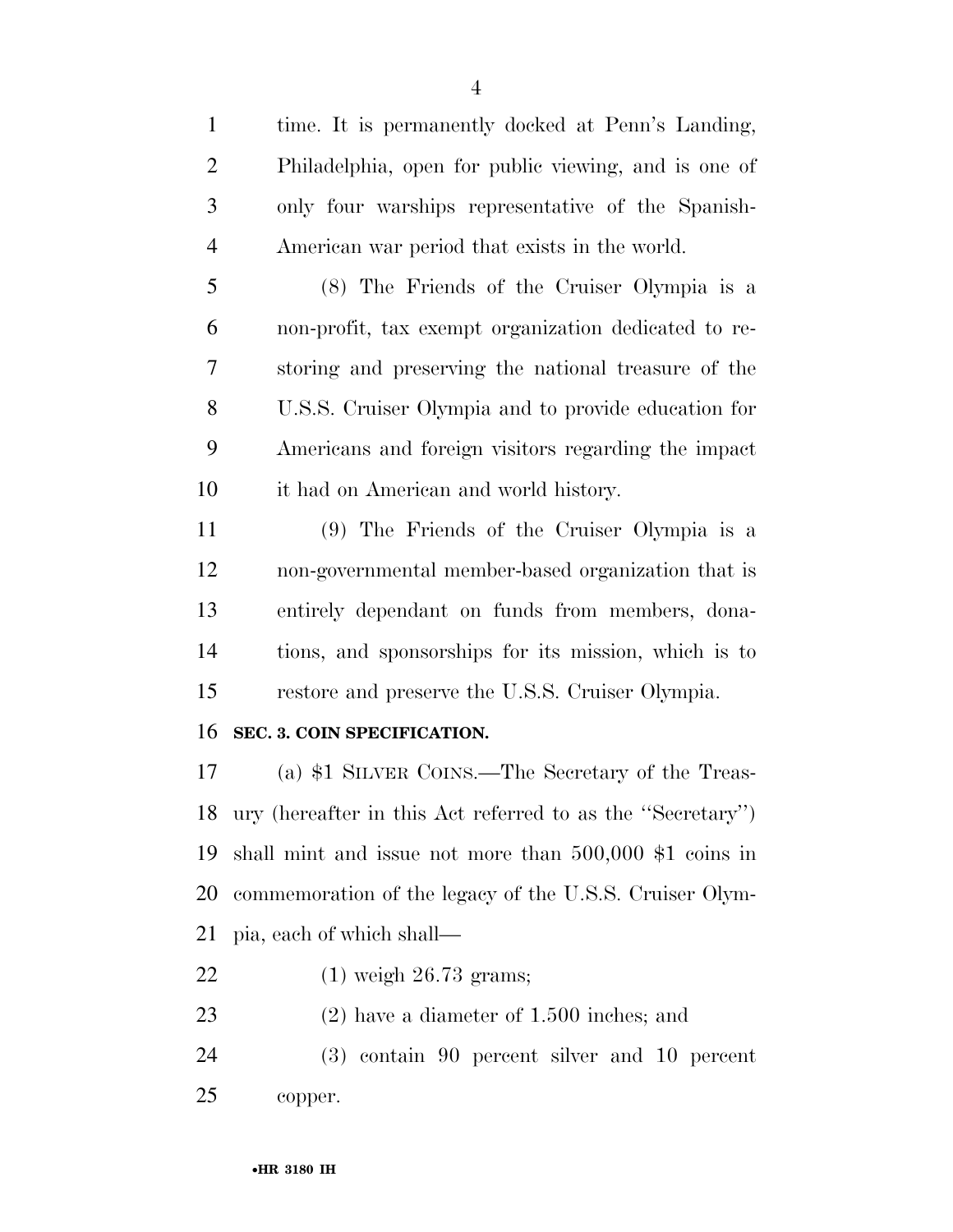(b) LEGAL TENDER.—The coins minted under this Act shall be legal tender, as provided in section 5103 of title 31, United States Code.

 (c) NUMISMATIC ITEMS.—For purposes of sections 5134 and 5136 of title 31, United States Code, all coins minted under this Act shall be considered to be numis-matic items.

#### **SEC. 4. DESIGN OF COINS.**

(a) DESIGN REQUIREMENTS.—

 (1) IN GENERAL.—The design of the coins minted under this Act shall be emblematic of the courage, pride, sacrifice, sense of duty, and history of the U.S.S. Cruiser Olympia.

 (2) DESIGNATION AND INSCRIPTIONS.—On each coin minted under this Act, there shall be—

 (A) a designation of the value of the coin; (B) an inscription of the year ''2016''; and (C) inscriptions of the words ''Liberty'', ''In God We Trust'', ''United States of Amer-ica'', and ''E Pluribus Unum''.

 (b) SELECTION.—The design for the coins minted under this Act shall be—

 (1) selected by the Secretary, after consultation with the Friends of the Cruiser Olympia and the Commission of Fine Arts; and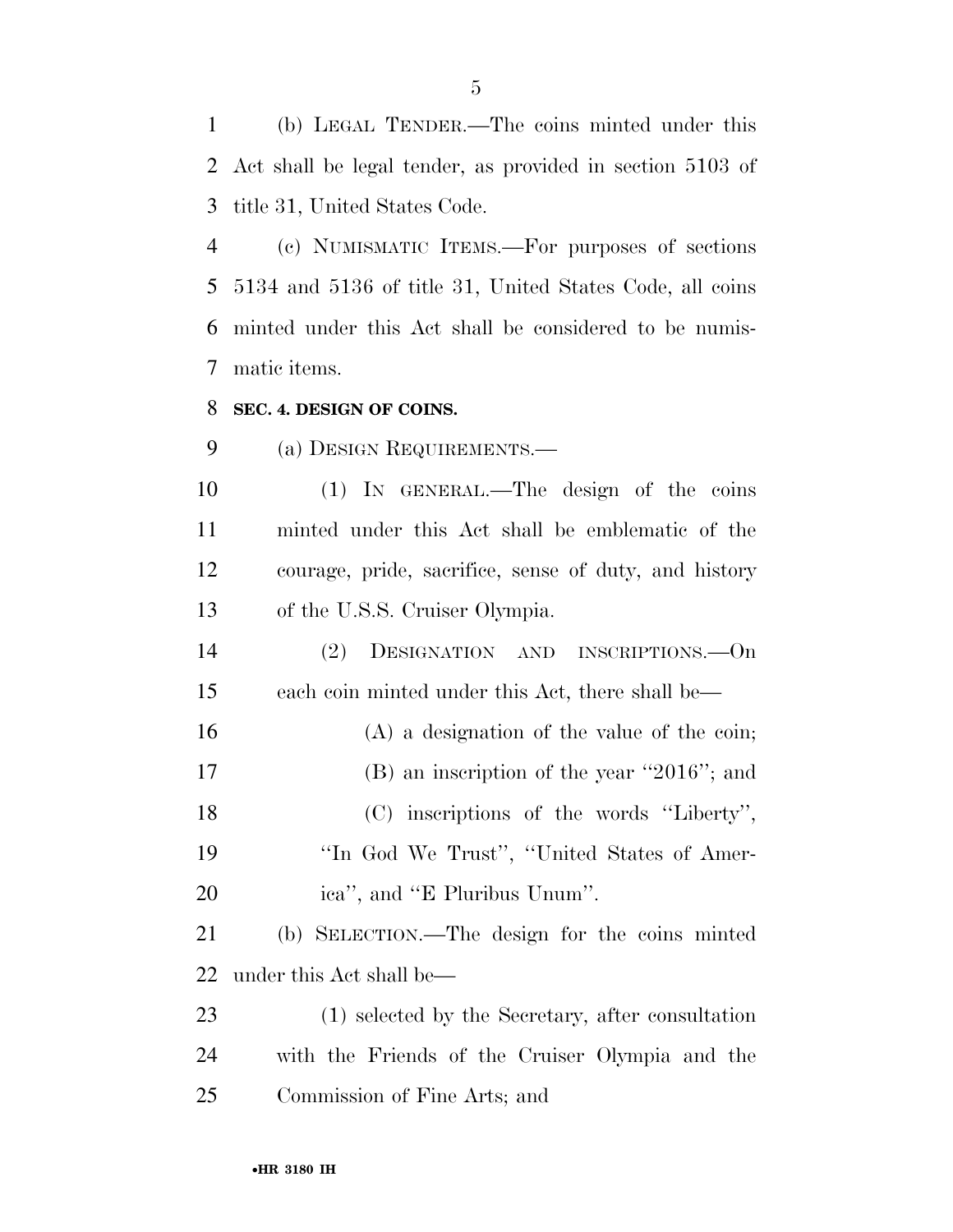(2) reviewed by the Citizens Coinage Advisory Committee.

## **SEC. 5. ISSUANCE OF COINS.**

 (a) QUALITY OF COINS.—Coins minted under this Act shall be issued in uncirculated and proof qualities.

 (b) PERIOD FOR ISSUANCE.—The Secretary may issue coins under this Act only during the calendar year beginning on January 1, 2016.

## **SEC. 6. SALE OF COINS.**

 (a) SALE PRICE.—The coins under this Act shall be sold by the Secretary at a price equal to the sum of—

12 (1) the face value of the coins;

 (2) the surcharge provided in section 7(a) with respect to such coins; and

 (3) the cost of designing and issuing the coins (including labor, materials, dies, use of machinery, overhead expenses, marketing, and shipping).

(b) PREPAID ORDERS.—

 (1) IN GENERAL.—The Secretary shall accept prepaid orders for the coins minted under this Act before the issuance of such coins.

22 (2) DISCOUNT.—Sale prices with respect to pre- paid orders under paragraph (1) shall be at a rea-sonable discount.